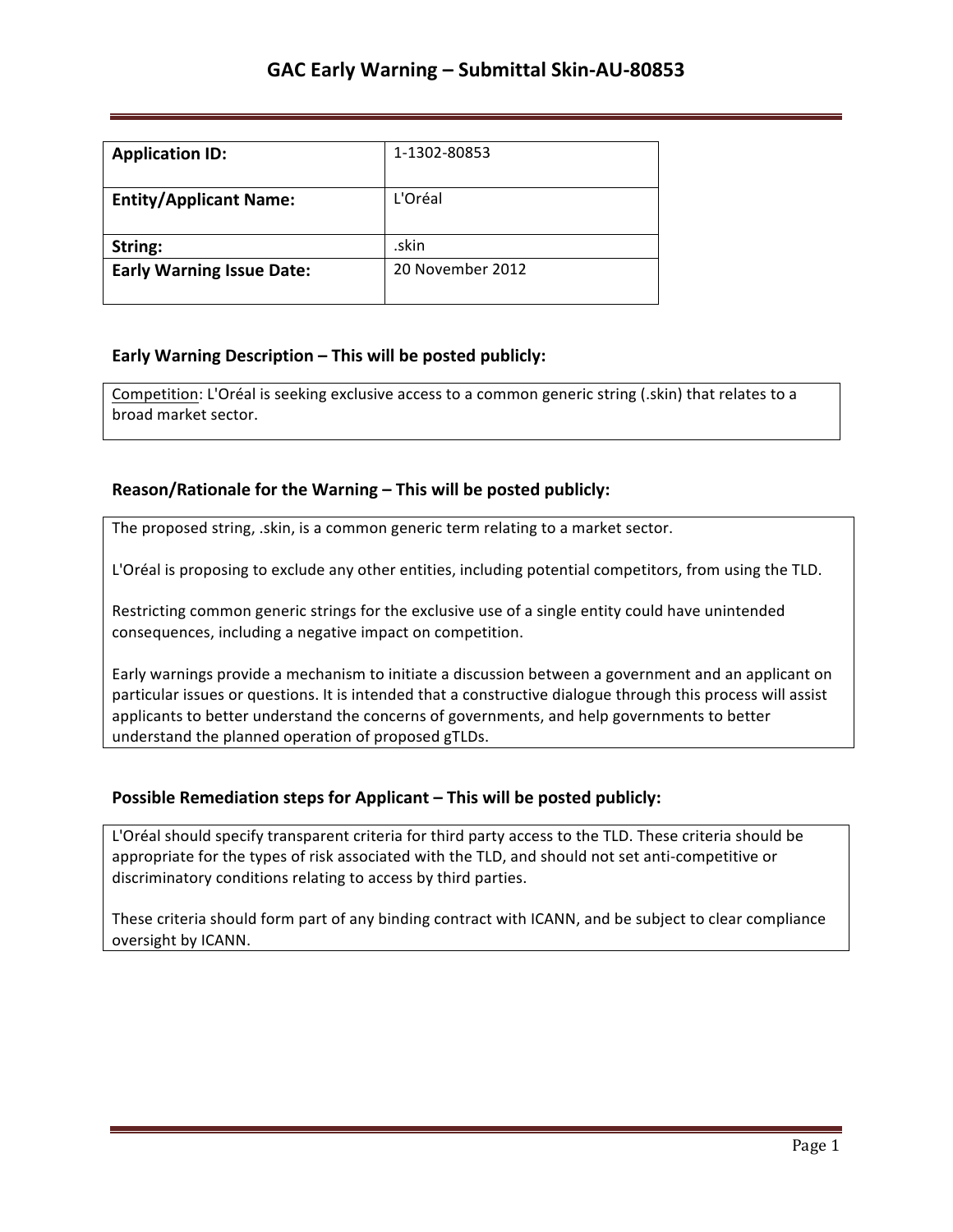### **Further Notes from GAC Member(s) (Optional) – This will be posted publicly:**

This Early Warning is from the Department of Broadband, Communications and the Digital Economy (DBCDE), on behalf of the Australian Government. In the first instance, communications and responses to this early warning should be emailed to gacearlywarning@gac.icann.org, with the text "Australian EW" and the application ID in the subject field.

# **INFORMATION FOR APPLICANTS**

## **About GAC Early Warning**

The GAC Early Warning is a notice only. It is not a formal objection, nor does it directly lead to a process that can result in rejection of the application. However, a GAC Early Warning should be taken seriously as it raises the likelihood that the application could be the subject of GAC Advice on New gTLDs or of a formal objection at a later stage in the process. Refer to section 1.1.2.4 of the Applicant Guidebook (http://newgtlds.icann.org/en/applicants/agb) for more information on GAC Early Warning.

## **Instructions if you receive the Early Warning**

**ICANN** strongly encourages you work with relevant parties as soon as possible to address the concerns voiced in the GAC Early Warning.

### **Asking questions about your GAC Early Warning**

If you have questions or need clarification about your GAC Early Warning, please contact gacearlywarning@gac.icann.org. As highlighted above, ICANN strongly encourages you to contact gacearlywarning@gac.icann.org as soon as practicable regarding the issues identified in the Early Warning. 

### **Continuing with your application**

If you choose to continue with the application, then the "Applicant's Response" section below should be completed. In this section, you should notify the GAC of intended actions, including the expected completion date. This completed form should then be sent to gacearlywarning@gac.icann.org. If your remediation steps involve submitting requests for changes to your application, see the change request process at http://newgtlds.icann.org/en/applicants/customer-service/change-requests.

In the absence of a response, ICANN will continue to process the application as submitted.

### **Withdrawing your application**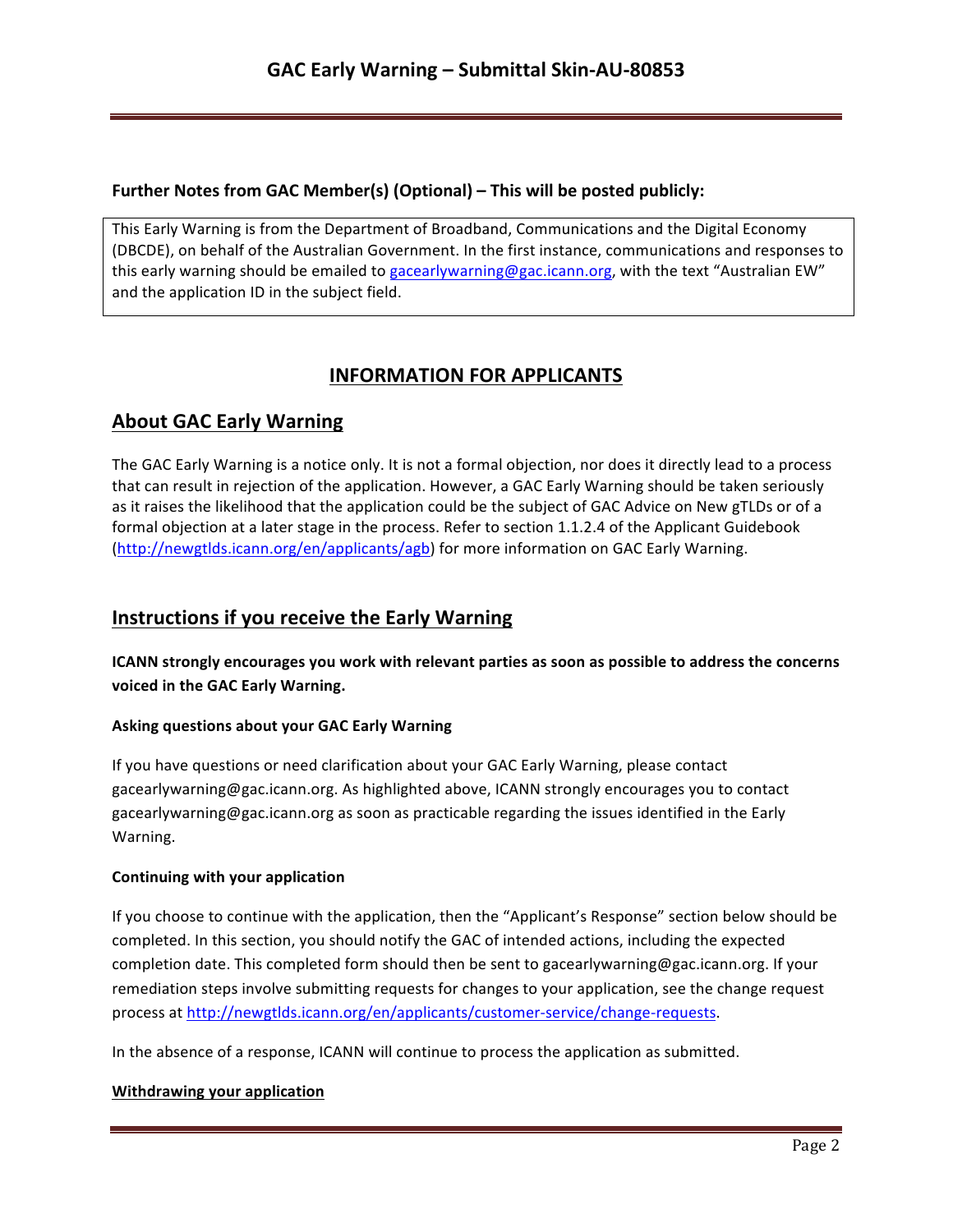# **GAC Early Warning – Submittal Skin-AU-80853**

If you choose to withdraw your application within the 21-day window to be eligible for a refund of 80% of the evaluation fee (USD 148,000), please follow the withdrawal process published at http://newgtlds.icann.org/en/applicants/customer-service/withdrawal-refund. Note that an application can still be withdrawn after the 21-day time period; however, the available refund amount is reduced. See section 1.5 of the Applicant Guidebook.

For questions please contact: **gacearlywarning@gac.icann.org** 

### **Applicant Response:**